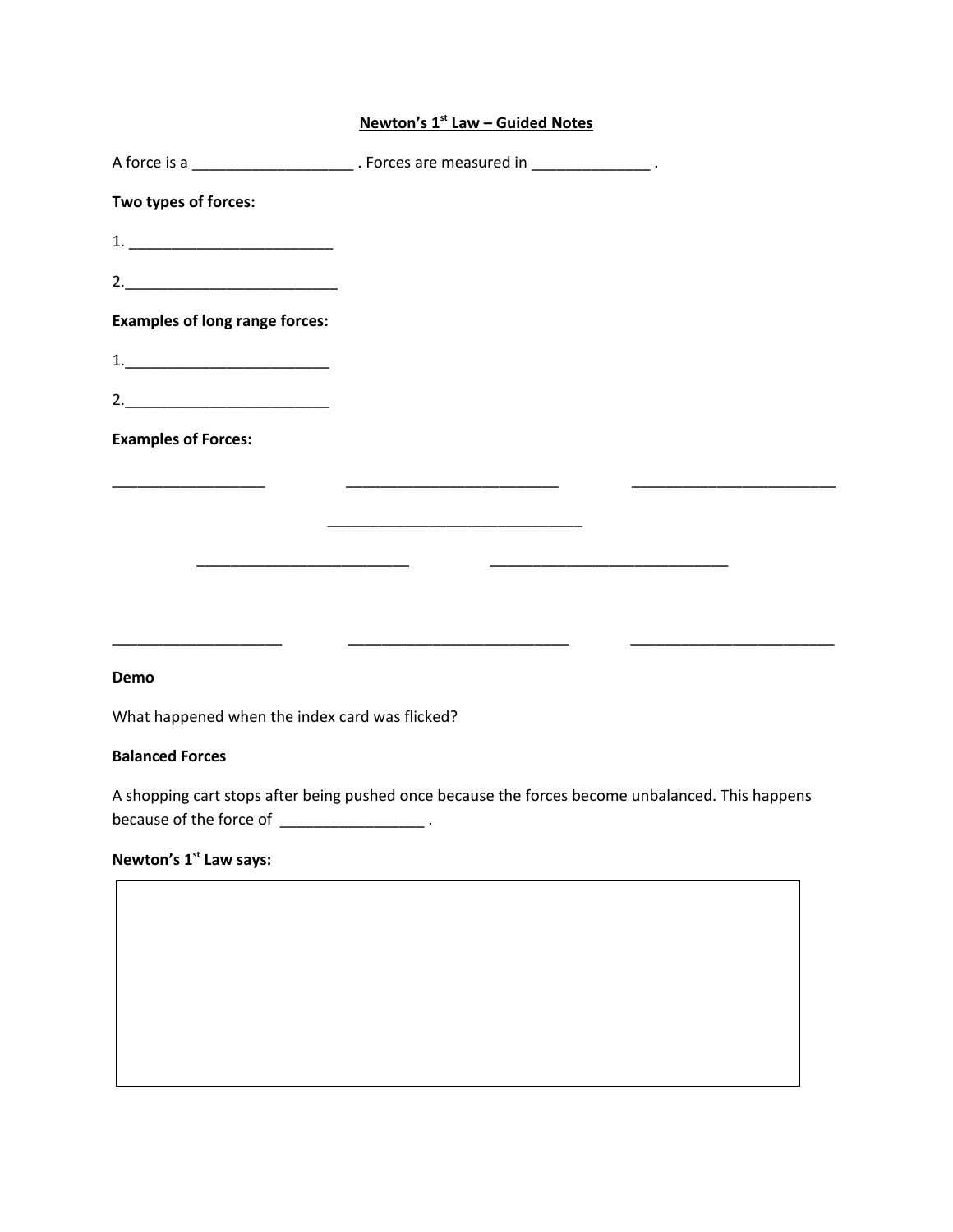**FBD of Coin on the Index Card:**



#### **FBD of Coin Without the Index Card:**

A net force is \_\_\_\_\_\_\_\_\_\_\_\_\_\_\_\_\_\_\_\_\_\_\_\_\_\_\_\_\_\_\_\_\_\_\_\_\_\_\_\_\_\_\_\_\_\_\_\_\_\_\_\_\_\_\_\_\_\_\_\_\_\_\_\_\_\_\_\_\_\_\_\_\_ .

Net force is otherwise known as \_\_\_\_\_\_\_\_\_\_\_\_ or \_\_\_\_\_\_\_\_\_\_\_\_\_\_\_\_\_\_\_ .

## **Tug of War Diagram:**

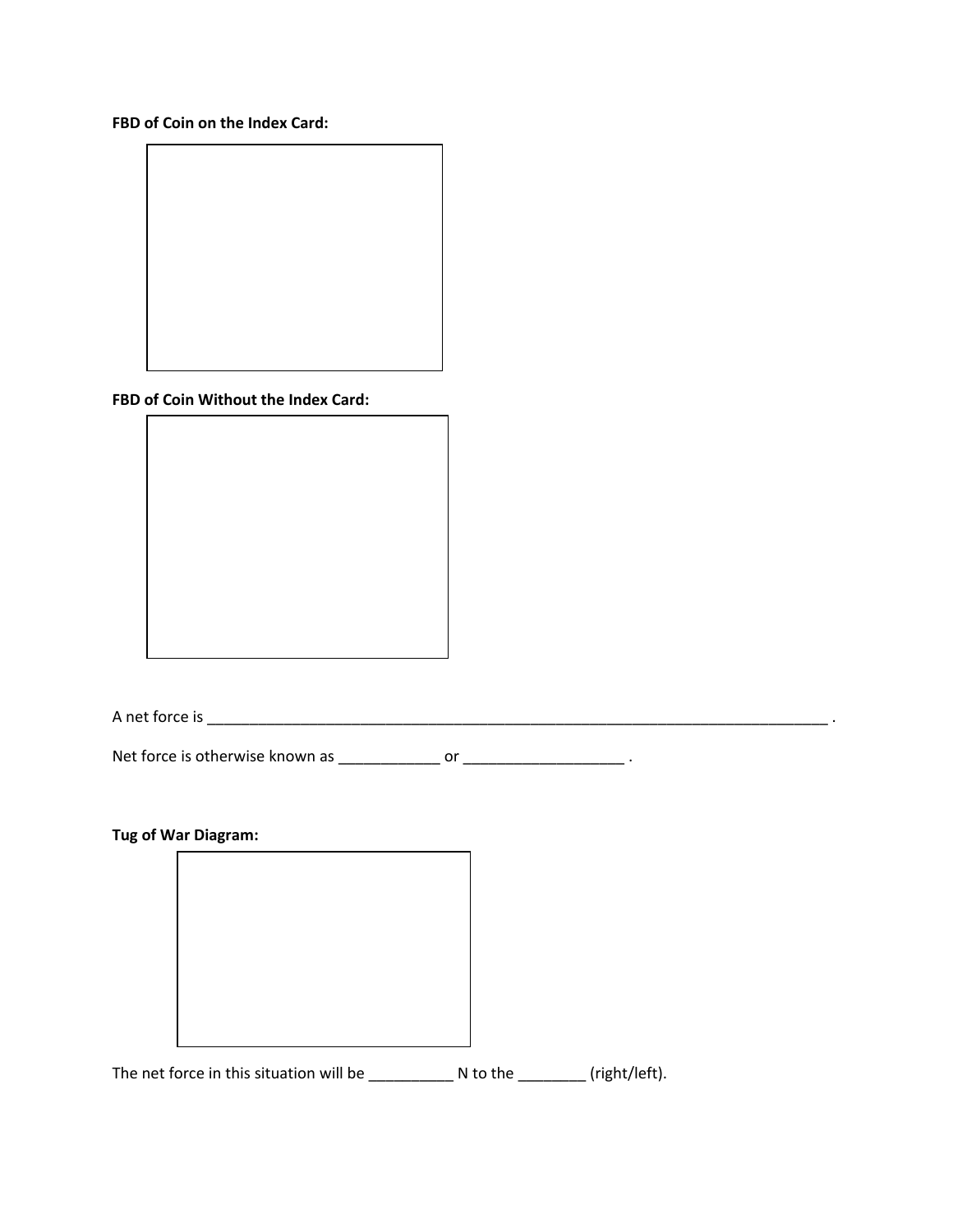# **Forces Box Diagram:**

The net force in this situation will be \_\_\_\_\_\_\_\_\_\_ N to the \_\_\_\_\_\_\_\_ (up/down/right/left).

**FBD of Table:**



**FBD of a Brick/Ball on a Slope:**

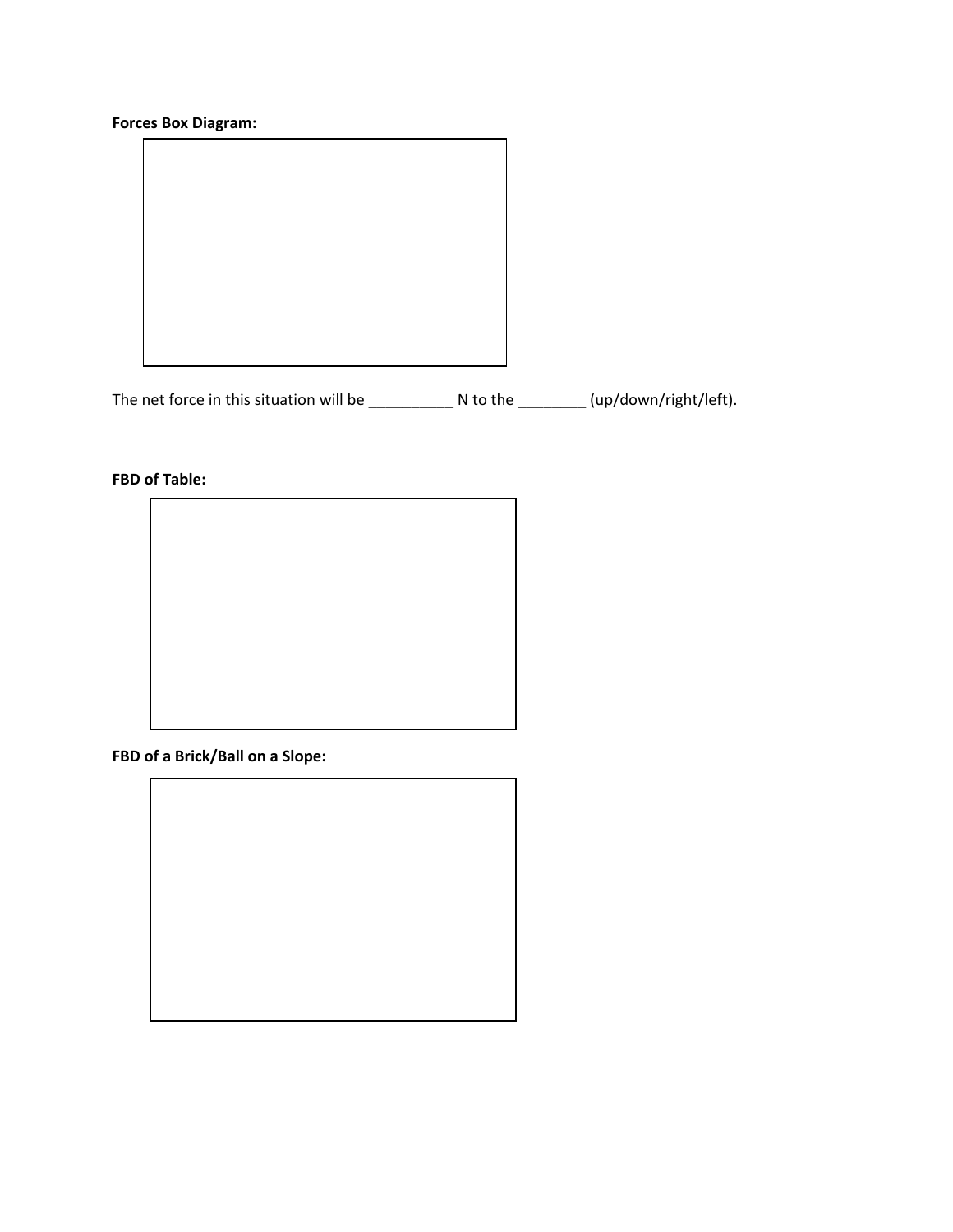#### **Mass vs Weight – Guided Notes**

Weight is measured in \_\_\_\_\_\_\_\_\_\_\_\_\_\_\_\_\_\_\_\_.

Mass is measured in \_\_\_\_\_\_\_\_\_\_\_\_\_\_\_\_\_\_\_\_ .

Ways to label the force of gravity:



If you went to the moon, your \_\_\_\_\_\_\_\_\_\_\_\_\_\_\_\_\_\_\_\_\_\_ would change, but your \_\_\_\_\_\_\_\_\_\_\_\_\_\_\_ would stay the same.

### **Equation for the force of gravity:**



- $m = \_$
- g = \_\_\_\_\_\_\_\_\_\_\_\_\_\_\_\_\_\_\_\_\_\_\_\_\_  $Fg =$

#### **Example:**

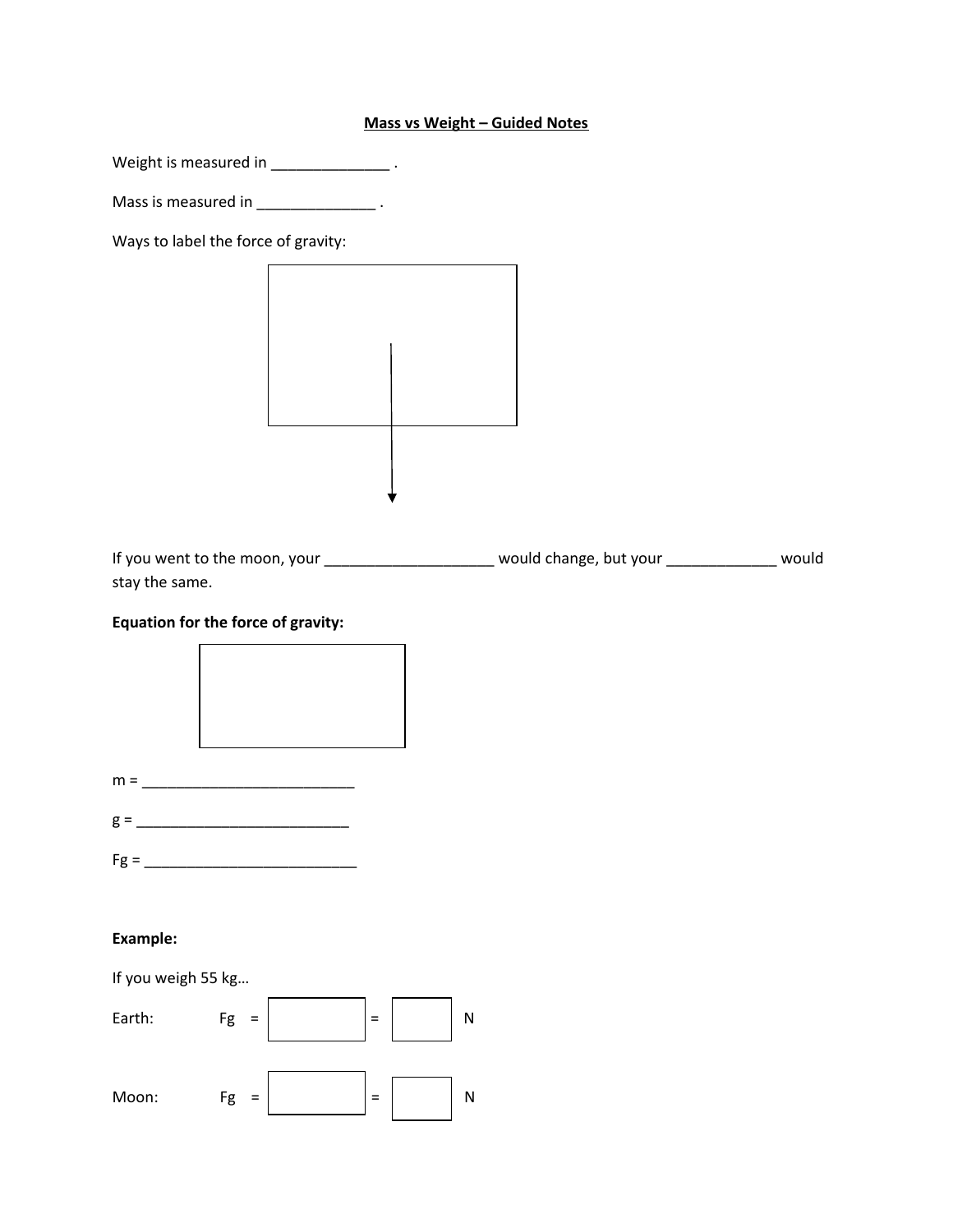#### **Balanced Forces – Guided Notes**

If the forces on an object are balanced (meaning there is no acceleration -- a constant velocity), we can write a balanced forces equation.

### **Tug of War Equation**



#### **Car Force Diagram Car Equations**



Vertical:

Horizontal:

## **Pulled Cart Force Diagram Cart Equations**



X-Component of Pulling Equation:

Y-Component of Pulling Equation:

X-Direction Equation:

Y-Direction Equation: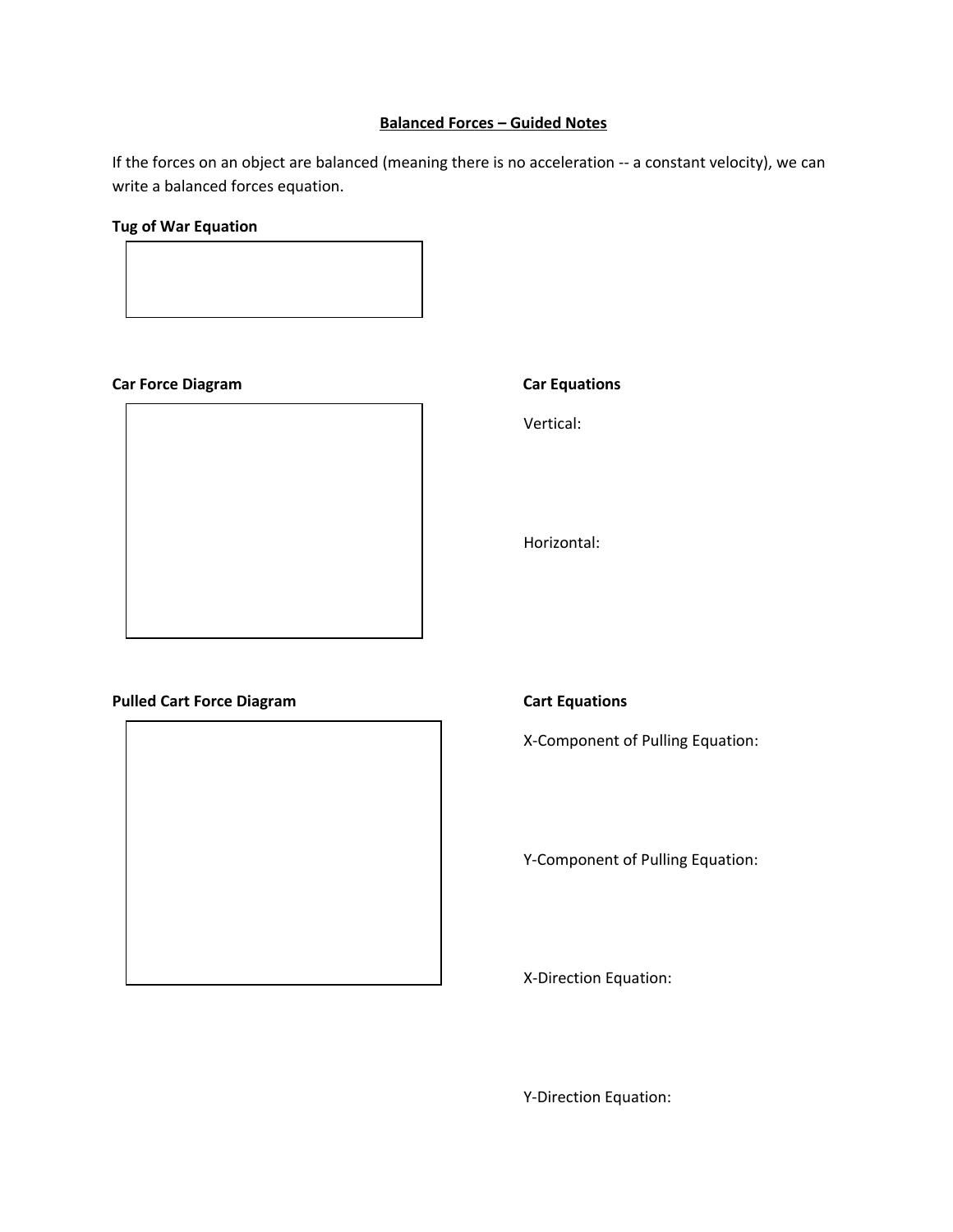#### **Newton's 2nd Law – Guided Notes**

## **Newton's 2nd Law says:**

 $\Gamma$ 

| Or as an equation: |    |  |  |  |
|--------------------|----|--|--|--|
|                    | OR |  |  |  |
| $F =$              |    |  |  |  |
| $M =$              |    |  |  |  |
| $a =$              |    |  |  |  |

If the forces are unbalanced, there is a net force and so the object will accelerate.

### **Car Example:**

 $F_{net} = ma$  OR  $\Sigma F = ma$ 

Replace  $F_{net}$  with the forces acting:

Whatever direction the net force has, is the same direction the acceleration has.

### **Directions for Physics:**



**Elevator moving at constant velocity:**

Force Diagram **Force Comparison Equation** 

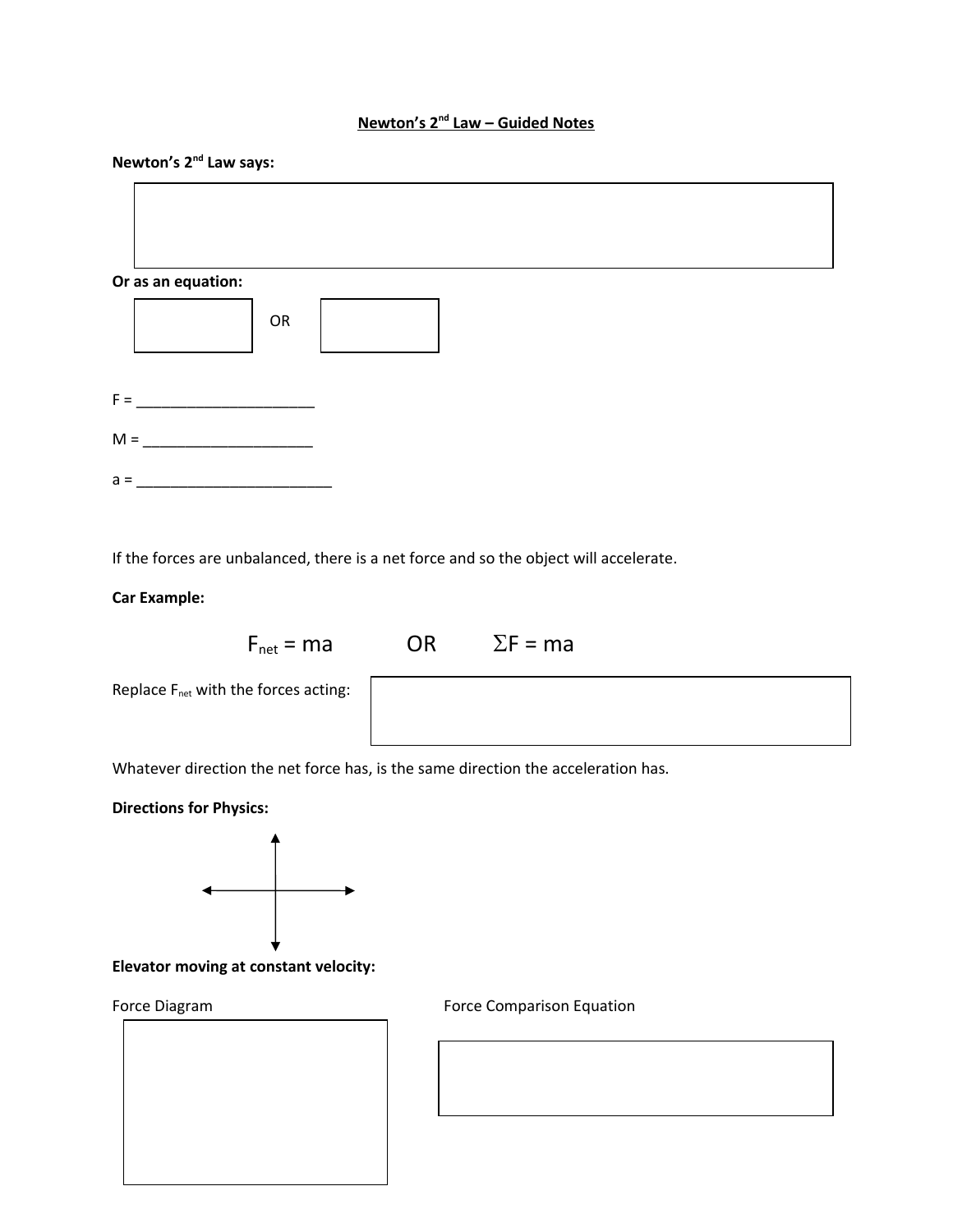# Elevator accelerating up (JOLT UP):

Force Diagram **Force Comparison Equation** 



# Elevator accelerating down (JOLT DOWN):



Elevator accelerating up (JOLT UP) – Full Equation and Calculation



 $F_N = \_$ 

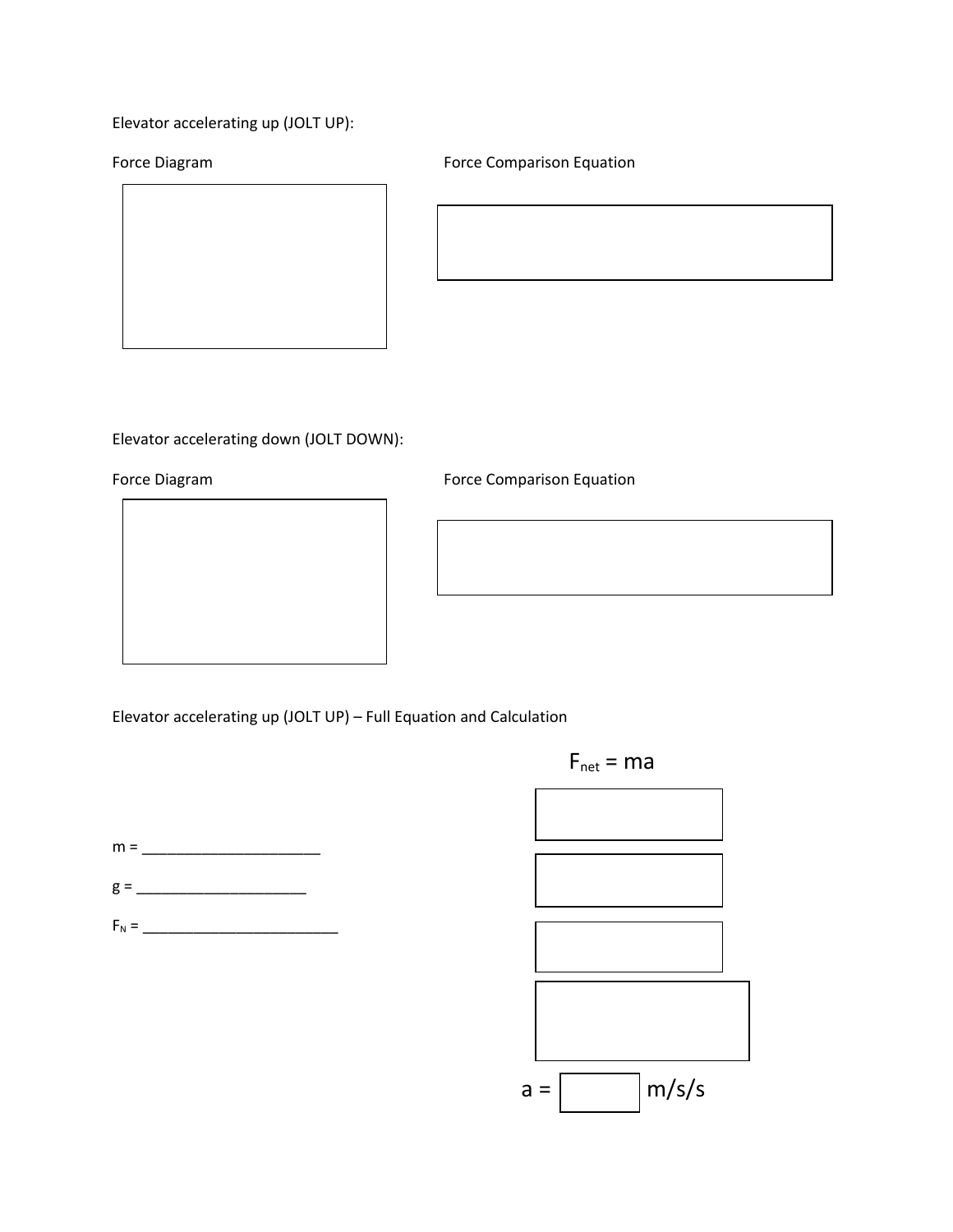#### **Newton's 3rd Law – Guided Notes**

**Newton's 3rd Law says:**

**OR** Service Service Service Service Service Service Service Service Service Service Service Service Service Service Service Service Service Service Service Service Service Service Service Service Service Service Service S If you push on a wall with a force of 50 N, then \_\_\_\_\_\_\_\_\_\_\_\_\_\_\_\_\_\_\_\_\_\_\_\_\_\_\_\_\_\_\_\_\_\_\_\_\_\_\_ \_\_\_\_\_\_\_\_\_\_\_\_\_\_\_\_\_\_\_\_\_\_\_\_\_\_\_\_\_\_\_\_\_\_\_\_\_\_\_\_ . When you jumped off your chair, the Easrth applied an \_\_\_\_\_\_\_\_\_\_\_\_\_\_\_\_\_\_\_\_\_\_ but **\_\_\_\_\_\_\_\_\_\_\_\_\_\_\_\_\_\_\_\_\_\_\_** force on you. Why didn't the Earth move much?

**Fly & Car**

Picture:



Equation:

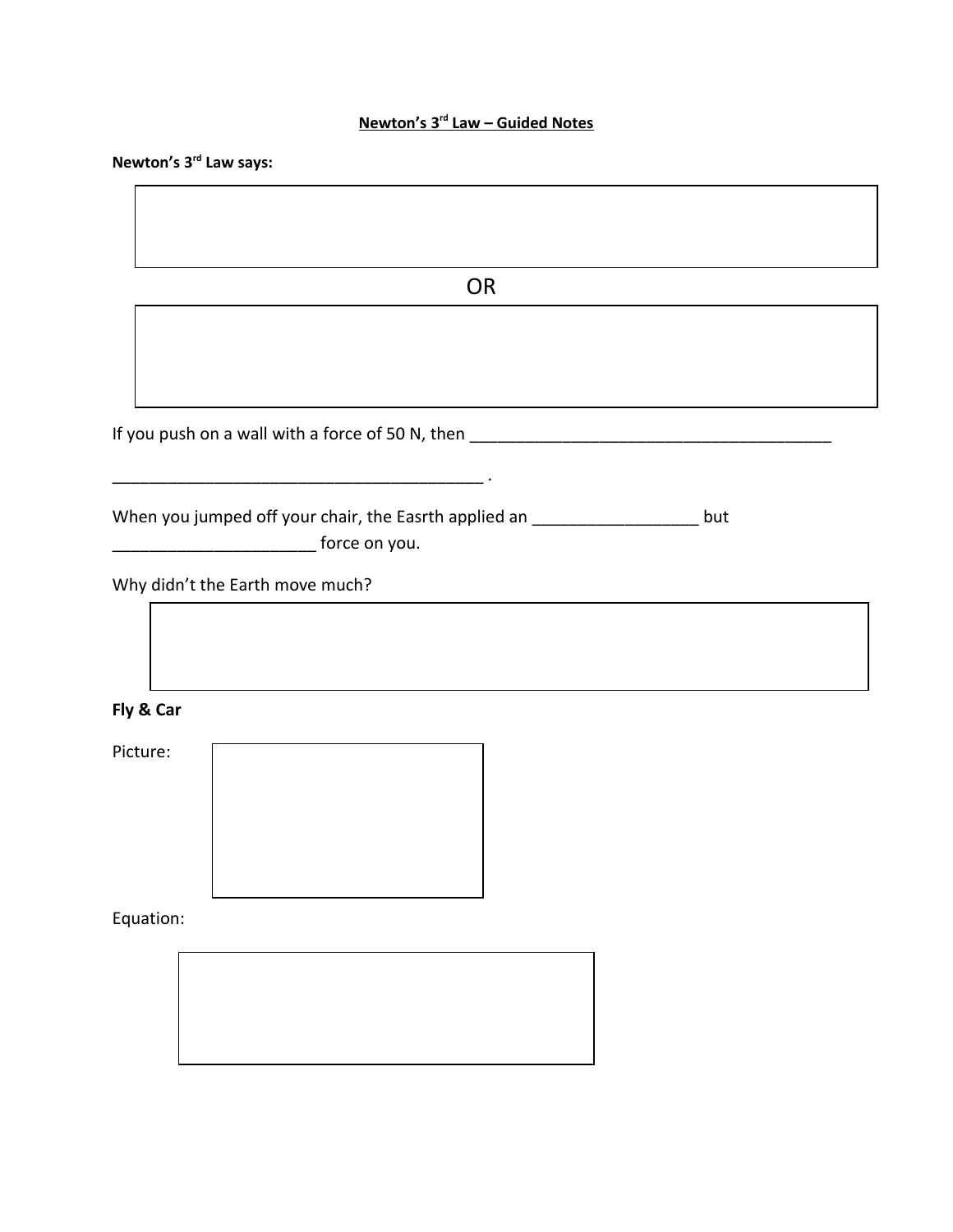#### **Inclined Planes – Guided Notes**

When on an inclined plane, objects roll/slide down the slope because of the force of \_\_\_\_\_\_\_\_\_\_\_\_\_\_\_\_\_\_\_\_\_\_\_\_

To solve such problems we can rotate the axis. The final diagram will look like this:



We can break the force of gravity into a component down the slope, and a component into the slope, which gives the following equations:



Final Free Body Force Diagram:



Balanced Forces Equations:

X-Direction Equation X-Direction Equation

X-Direction Acceleration Equation (for situations where the object on the plane is accelerating):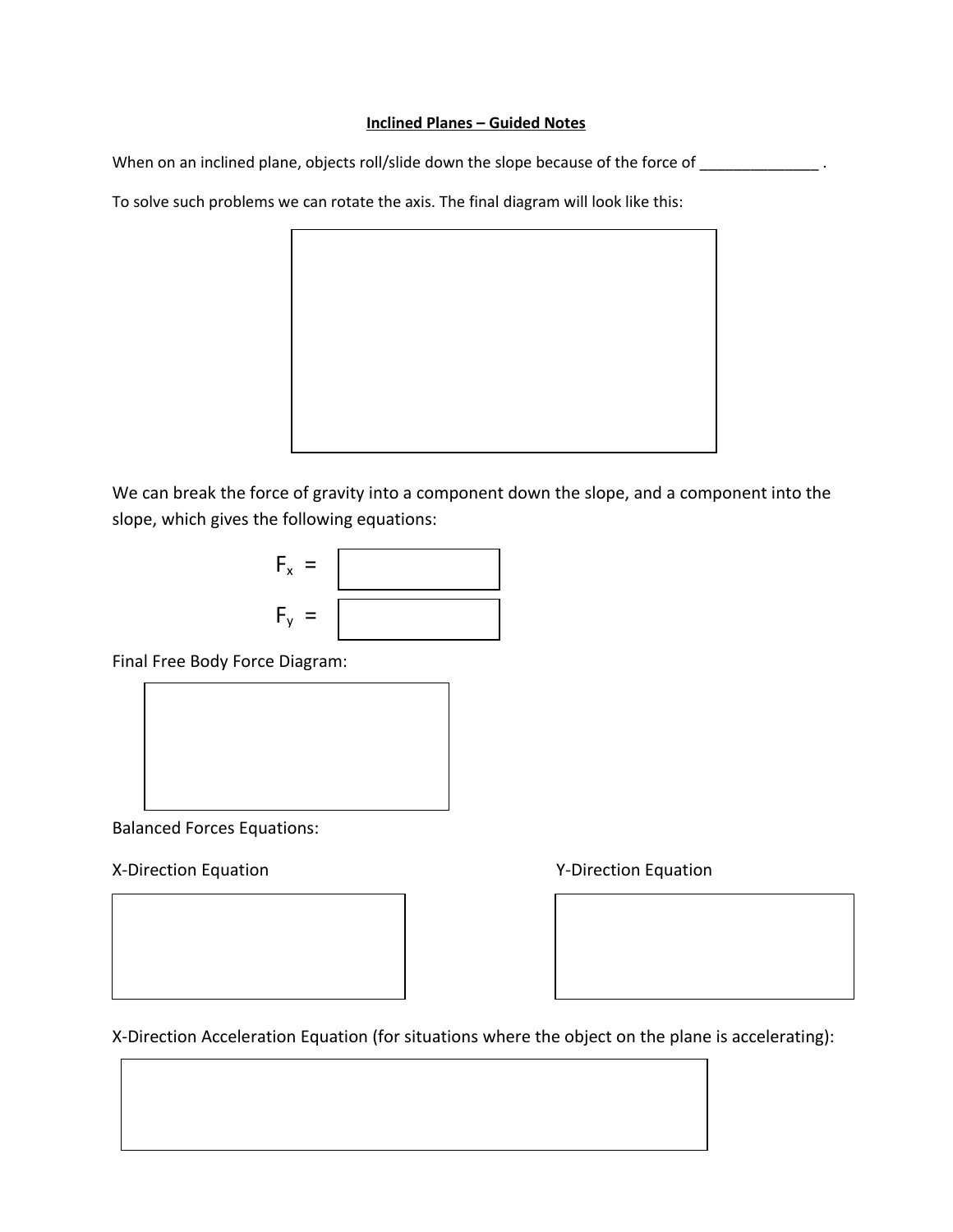### **Friction – Guided Notes**

What is friction?

If you looked at a smooth surface under a microscope, what would you see?

Is it easier to get a shopping cart moving, or keep it moving? Why?

### **Two types of friction:**

1. \_\_\_\_\_\_\_\_\_\_\_\_\_\_\_\_\_\_\_\_\_\_\_\_\_\_\_\_\_\_\_ Symbol: \_\_\_\_\_

2. \_\_\_\_\_\_\_\_\_\_\_\_\_\_\_\_\_\_\_\_\_\_\_\_\_\_\_\_\_\_\_ Symbol: \_\_\_\_\_

## **Friction Graph**

Applied Force (N)

Frictional Force (N)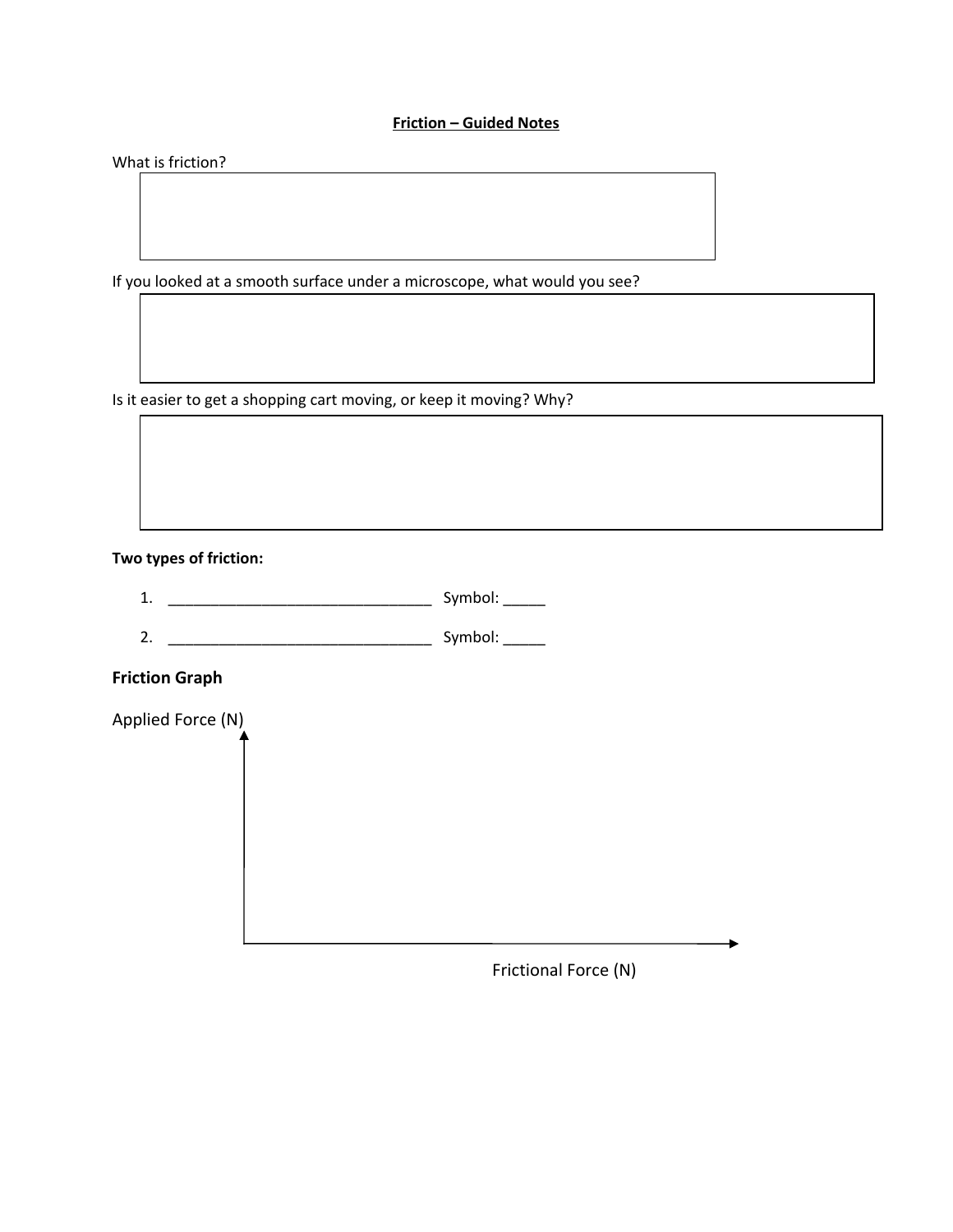# **Coefficient of Friction Equation**

The coefficient of friction is: Equation:  $F_f = \_$  $F_N = \_$ 

= \_\_\_\_\_\_\_\_\_\_\_\_\_\_\_\_\_\_\_\_\_\_\_\_\_\_\_\_\_\_\_\_\_\_\_\_\_

# **Slope Diagrams**

Flat Surface Diagram: Equation for Normal Force: